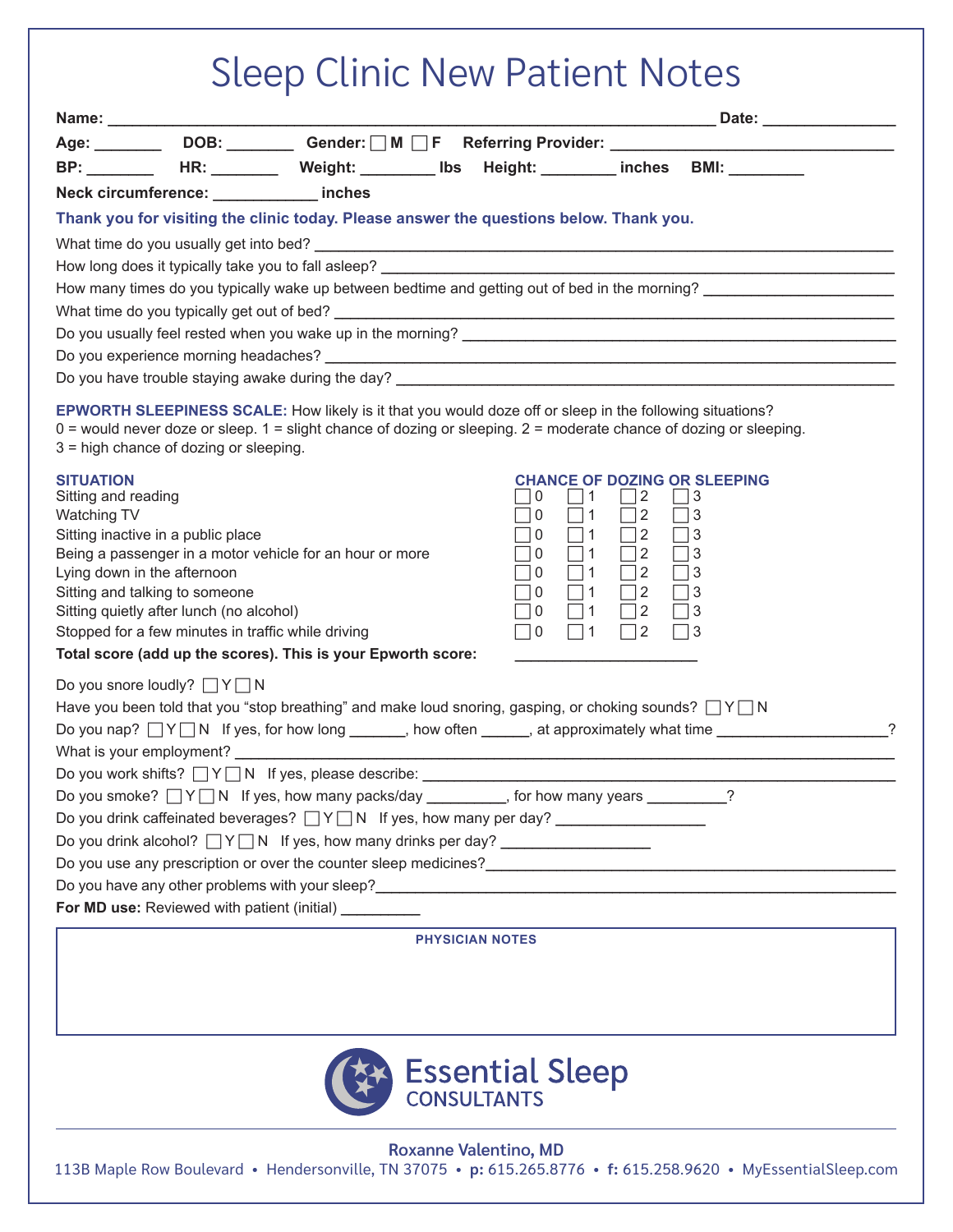## Patient History

**PAST MEDICAL HISTORY** *Do you or have you had any of the following conditions? If yes, please check appropriate box.*

| Alcohol Abuse                                                     | Genital / Urinary Disease            |
|-------------------------------------------------------------------|--------------------------------------|
| Allergy / Hay Fever                                               | Head Injury                          |
| Anemia / Low Blood Count                                          | Headache / Migraine                  |
| Arrhythmias (irregular heart beat)                                | Headache / Tension                   |
| Arthritis                                                         | <b>Heart Attack</b>                  |
| Asthma                                                            | <b>Heart Murmur</b>                  |
| <b>Bleeding Problems</b>                                          | <b>High Blood Pressure</b>           |
| Cancer-Type                                                       | HIV / Aids                           |
| Cervical Spine Disease / Neck Problems                            | Liver Disease / Hepatitis            |
| <b>Circulation Problems</b>                                       | Lumbar Spine Disease / Low Back Pain |
| <b>Colonic Polyps</b>                                             | Menstrual / Sexual Dysfunction       |
| <b>Congestive Heart Failure</b>                                   | Neuromuscular (disease of muscles)   |
| <b>COVID</b>                                                      | Nerve Damage (disease of nerves)     |
| <b>Diabetes</b>                                                   | Peptic Ulcer Disease                 |
| Digestive Problems                                                | Pneumonia                            |
| Drug Use                                                          | Renal / Kidney Disease               |
| <b>Hormone Abnormalities</b>                                      | Shingles                             |
| Emphysema / Lung Disease                                          | <b>Stroke</b>                        |
| $\Box$ Epilepsy / Seizures                                        | <b>Thyroid Disease</b>               |
| Please list any other conditions for which you have been treated: |                                      |
|                                                                   |                                      |

## **CURRENT MEDICATIONS** *Please list additional medications on the back of this page.*

Pharmacy: \_\_\_\_\_\_\_\_\_\_\_\_\_\_\_\_\_\_\_\_\_\_\_\_\_\_\_\_\_\_\_\_\_\_\_

| <b>Medication</b> | <b>Dose</b> | <b>Frequency</b> |
|-------------------|-------------|------------------|
|                   |             |                  |
|                   |             |                  |
|                   |             |                  |
|                   |             |                  |
|                   |             |                  |
|                   |             |                  |

\_\_\_\_\_\_\_\_\_\_\_\_\_\_\_\_\_\_\_\_\_\_\_\_\_\_\_\_\_\_\_\_\_\_\_\_\_\_\_\_\_\_\_\_\_\_\_\_\_\_\_\_\_\_\_\_\_\_\_\_\_\_\_\_\_\_\_\_\_\_\_\_\_\_\_\_\_\_\_\_\_\_\_\_\_\_\_\_\_\_\_\_\_\_\_\_\_\_\_\_\_\_\_

**ALLERGIES TO MEDICATIONS** *Please List Medication And Reaction.* 

| Medication      | Reaction | Medication | Reaction |  |
|-----------------|----------|------------|----------|--|
| 1               |          |            |          |  |
| っ               |          | $\Lambda$  |          |  |
| Essential Sleep |          |            |          |  |

**Roxanne Valentino, MD** 113B Maple Row Boulevard • Hendersonville, TN 37075 • **p:** 615.265.8776 • **f:** 615.258.9620 • MyEssentialSleep.com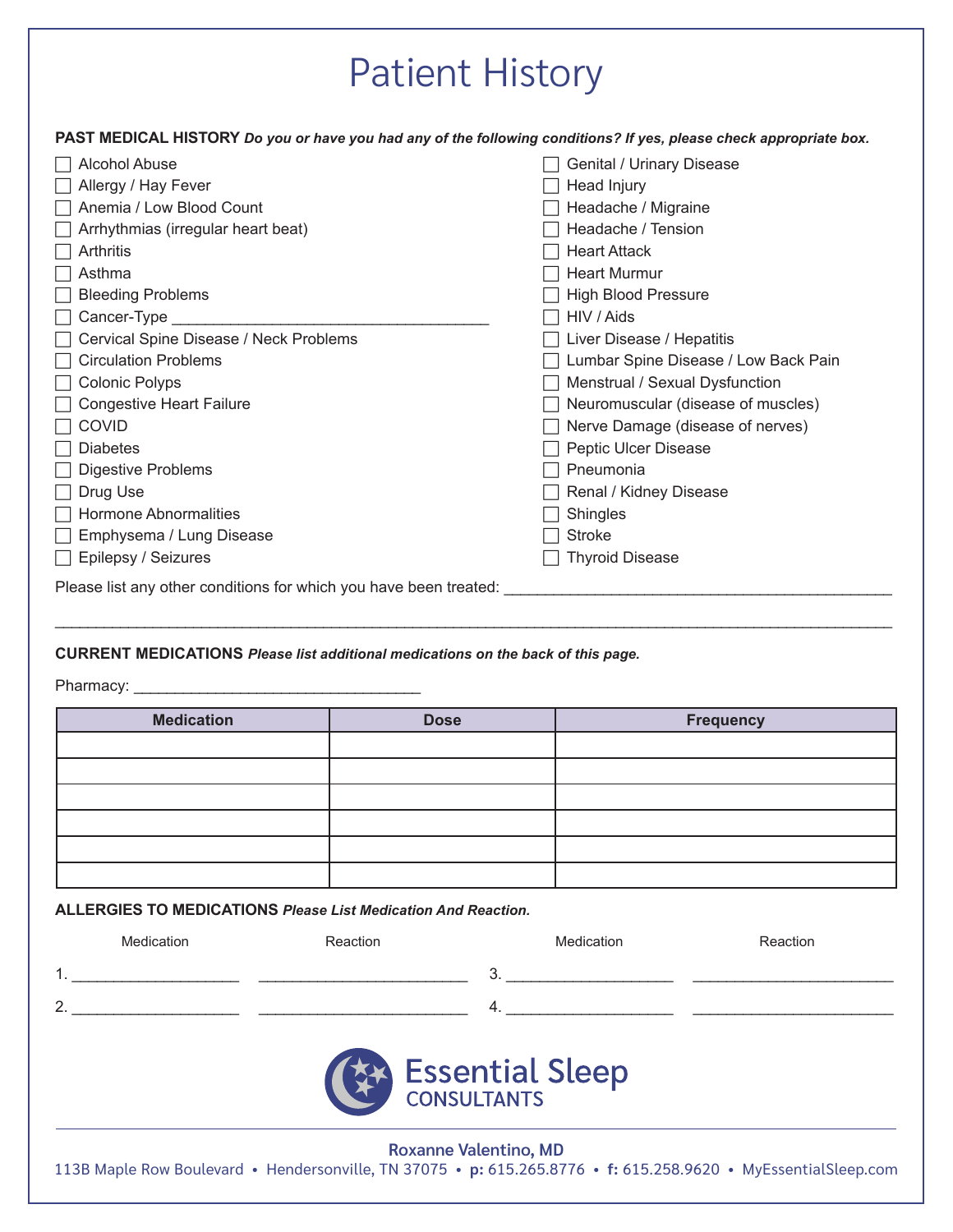| <b>FAMILY HISTORY Please Check Appropriate Answer</b><br>MOTHER LIVING?<br>$\Box$ Yes $\Box$ No HEALTHY? $\Box$ Yes $\Box$ No<br>FATHER LIVING? $\Box$ Yes $\Box$ No HEALTHY? $\Box$ Yes $\Box$ No<br>BROTHERS LIVING? $\Box$ Yes $\Box$ No HEALTHY? $\Box$ Yes $\Box$ No<br>SISTERS LIVING?   Yes   No HEALTHY?   Yes   No<br>List any diseases or Illnesses that run In your family: |
|----------------------------------------------------------------------------------------------------------------------------------------------------------------------------------------------------------------------------------------------------------------------------------------------------------------------------------------------------------------------------------------|
|                                                                                                                                                                                                                                                                                                                                                                                        |
|                                                                                                                                                                                                                                                                                                                                                                                        |
|                                                                                                                                                                                                                                                                                                                                                                                        |
|                                                                                                                                                                                                                                                                                                                                                                                        |
|                                                                                                                                                                                                                                                                                                                                                                                        |
| <b>SOCIAL HISTORY FOR ADULTS</b>                                                                                                                                                                                                                                                                                                                                                       |
| Are you a smoker? Thes Tho How many packs a day? ____________How long have you smoked? _____________                                                                                                                                                                                                                                                                                   |
| Have you ever smoked? T Yes T No For how long? __________________When did you quit? ______________________                                                                                                                                                                                                                                                                             |
| Do you drink alcohol? □ Yes □ No How much? ____________How often? ____________Type? _______________                                                                                                                                                                                                                                                                                    |
| Have you used street drugs? $\Box$ Yes $\Box$ No If yes, what type? $\Box$ Marijuana $\Box$ Heroin $\Box$ Cocaine $\Box$ IV Drugs                                                                                                                                                                                                                                                      |
|                                                                                                                                                                                                                                                                                                                                                                                        |
| Marital Status: Single Married Divorced Widowed                                                                                                                                                                                                                                                                                                                                        |
|                                                                                                                                                                                                                                                                                                                                                                                        |
| SOCIAL HISTORY FOR CHILDREN AND TEENS                                                                                                                                                                                                                                                                                                                                                  |
|                                                                                                                                                                                                                                                                                                                                                                                        |
|                                                                                                                                                                                                                                                                                                                                                                                        |
| Number of Siblings ________Who lives in your household? _________________________                                                                                                                                                                                                                                                                                                      |
| PRIOR SURGERIES OR HOSPITALIZATIONS Please list surgeries and date                                                                                                                                                                                                                                                                                                                     |
|                                                                                                                                                                                                                                                                                                                                                                                        |
|                                                                                                                                                                                                                                                                                                                                                                                        |
|                                                                                                                                                                                                                                                                                                                                                                                        |
|                                                                                                                                                                                                                                                                                                                                                                                        |
|                                                                                                                                                                                                                                                                                                                                                                                        |
| Essential Sleep<br><b>Roxanne Valentino, MD</b>                                                                                                                                                                                                                                                                                                                                        |